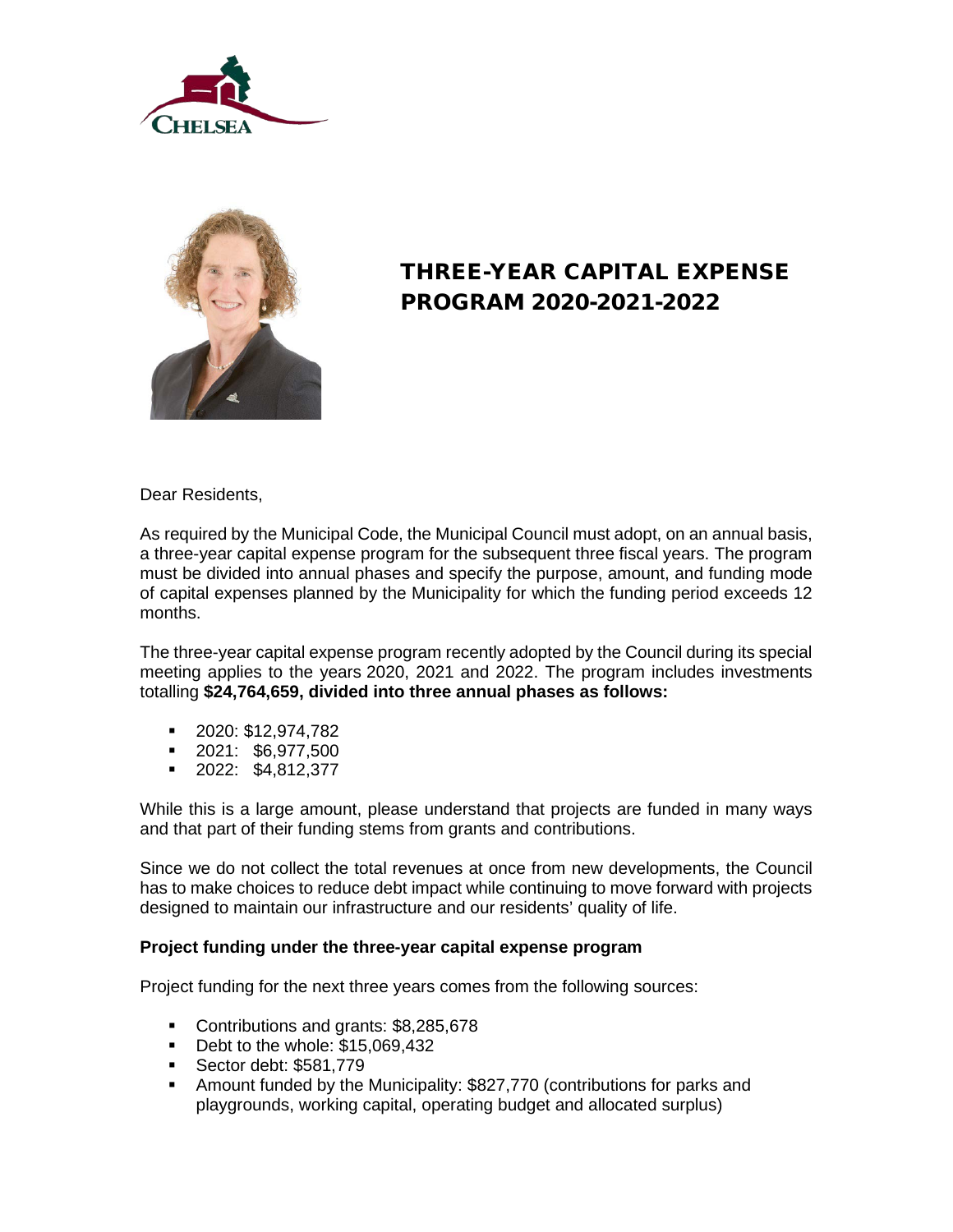

### **The Council's priority projects for the next three years**

The Council will prioritize the same three projects as in the past year, namely, the community trail, rehabilitation work on Meech Lake Road, and rehabilitation work on De la Rivière Road.

Rehabilitation works on De la Mine Road and on Notch Road were priorities for the Council last year. We are pleased to announce that work has been completed at Notch Road and is practically completed at De la Mine Road following total investments of \$3,786,100. Implementation of the final surface-course layer for De la Mine Road, which will bring this project to a close, is set for next spring. As a result, cyclists and motorists will be able to share the road safely starting in 2020.

### *Community Trail*

Contribution by Voie Verte Chelsea: \$75,000

Development works: \$1,105,200 (2020); \$99,000 (2021); \$23,500 (2022)

Development works at De la Vallée Road: \$220,000 (2020)

Many tasks have already been completed on the community-trail project this year, including brush clearing, culvert replacement, and the dismantling of level crossings. Implementation of the final foundation between Wallace Road and Church Road is in progress.

In the years ahead, we plan to redevelop intersections on Route 105, Kirk's Ferry Road, and De la Rivière Road as well as install road signs and guardrails. Most of the work, including the final foundation over the remaining 18.6-kilometre segment, will occur in 2020, giving residents the opportunity to enjoy the trail starting in 2021.

### *Meech Lake Road*

Rehabilitation works on P8 at Dunlop with shared roadway: \$3,932,782 (2020)

O'Brien to the end: professional fees of \$330,000 and work to be carried out in 2023

Dunlop to O'Brien: professional fees of \$40,000 (2020) and rehabilitation work totalling \$2,176,792 (2022) (plans and estimates already submitted)

Roadworks will begin in 2020 and continue in phases until 2023. The project will restore good road conditions, ensure road-user safety, and foster road-sharing by cyclists and motorists. We will work closely with the NCC to make the segment of the Gatineau Parkway's North Loop between parking areas P8 and P9 permanently accessible to nonmotorized modes of transport.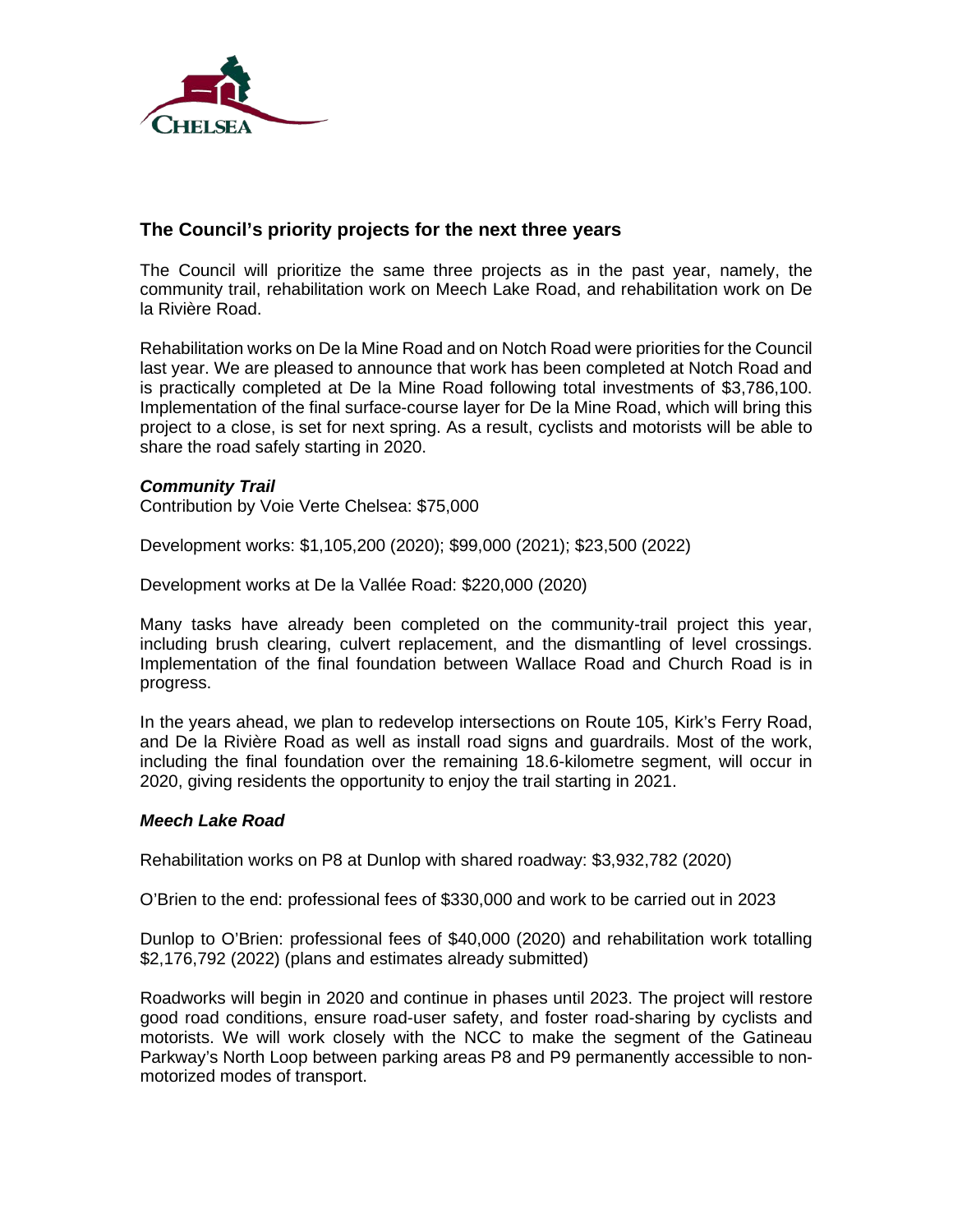

### *De la Rivière Road*

Rehabilitation works on De la Rivière Road: \$5,000,000 (2021)

The Municipal Council has already awarded the contract for a geotechnical study as well as plans and estimates. While professional services will be more costly than expected given the proximity of De la Rivière Road, we continue to move this project forward in efforts to finalize rehabilitation work in 2021.

## **Other works included in the three-year capital expense program**

### **Roadworks and public works**

Partial rehabilitation work on Route 105 between Scott and Meredith: \$270,000 (2020)

Purchase of two snow-removal trucks: \$540,000 (2020)

Since the cost of snow removal per kilometre has increased drastically across Quebec this year, the Council and the Municipality have decided to perform this task internally and, accordingly, have purchased two trucks for this purpose. This will lead to savings of about \$400,000 a year.

Stabilizing landslide zones at Chelsea Creek: \$4,637,000 (2020)

Subsidy of 75% of costs provided by *Ministère de la Sécurité publique* (ministry of public safety).

### **Parks, playgrounds and community centres**

Lighting for the ball field at the Village Centre: \$178,500 (2020)—\$100,000 subsidy from Jays Care Foundation

Upgrade to municipal soccer fields: \$150,000 (2020)—\$40,000 contribution from Soccer Chelsea

Redevelopment of Farm Point Park: \$65,000 (2020); \$125,000 (2021); \$125,000 (2022)

Renovations to the Farm Point Community Centre: \$154,415 (2022)